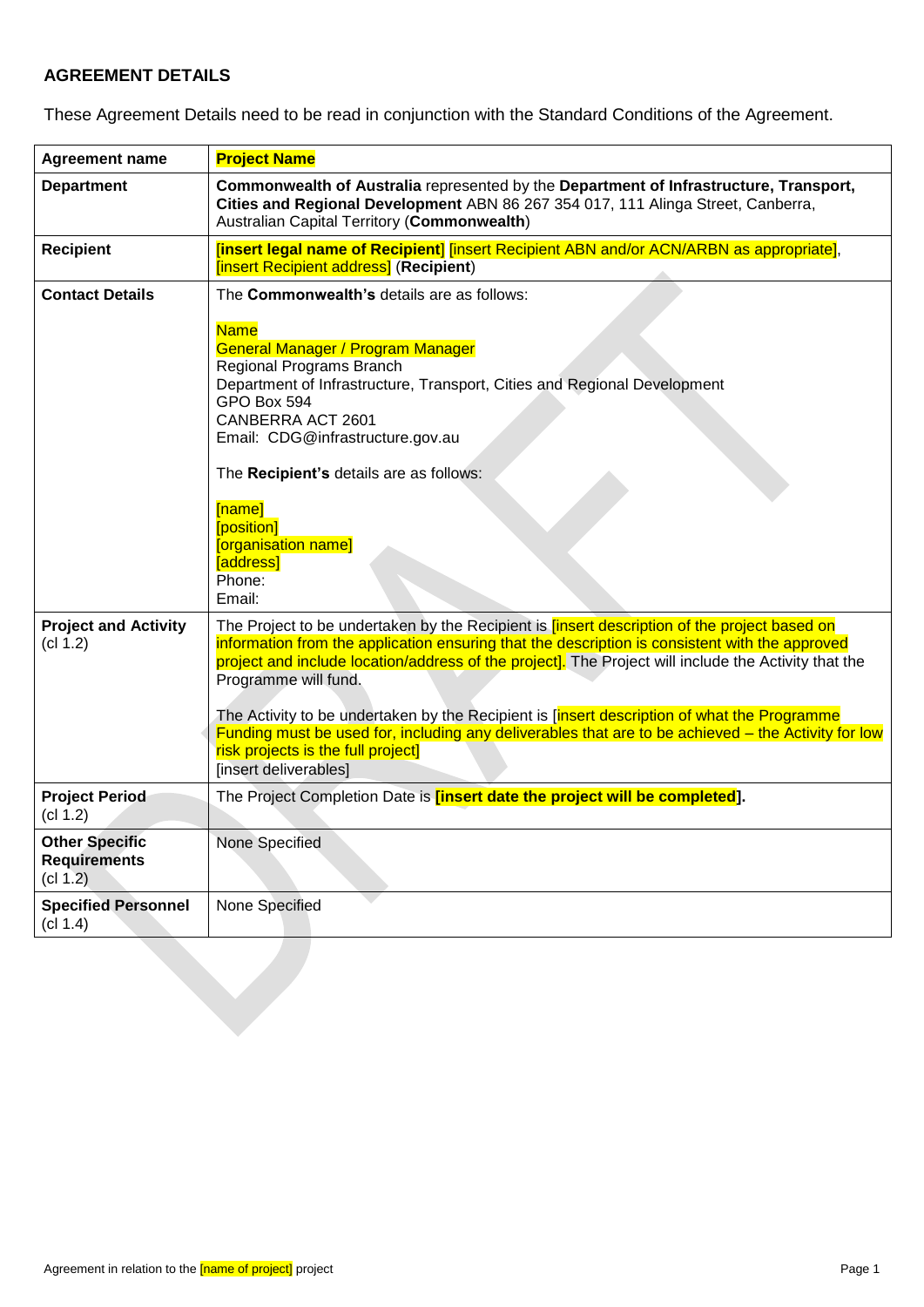| <b>Commonwealth</b><br><b>Funding and</b>                          | The total Commonwealth Funding for the Project is <b>\$[insert amount]</b> excluding GST.                                                                                                                                                                                                                                                                                                  |                                                                                                                           |                                                                                                                                                                                                                                                                                                                                                                                                                                                                                                                                                         |                    |                                                                         |                                             |                           |                                                            |  |
|--------------------------------------------------------------------|--------------------------------------------------------------------------------------------------------------------------------------------------------------------------------------------------------------------------------------------------------------------------------------------------------------------------------------------------------------------------------------------|---------------------------------------------------------------------------------------------------------------------------|---------------------------------------------------------------------------------------------------------------------------------------------------------------------------------------------------------------------------------------------------------------------------------------------------------------------------------------------------------------------------------------------------------------------------------------------------------------------------------------------------------------------------------------------------------|--------------------|-------------------------------------------------------------------------|---------------------------------------------|---------------------------|------------------------------------------------------------|--|
| <b>Payment</b><br>(cl 2)                                           | <b>Progress</b><br>Report<br><b>Number</b>                                                                                                                                                                                                                                                                                                                                                 | (GST<br><b>Milestone</b><br>Milestone(s) / Information covered<br><b>Completion</b><br><b>Date</b><br>by the Report<br>e) |                                                                                                                                                                                                                                                                                                                                                                                                                                                                                                                                                         |                    |                                                                         | <b>Payment</b><br>amount<br><b>Exclusiv</b> | Due Date<br>for<br>Report | <b>Due Date</b><br>for<br><b>Funding</b><br><b>Payment</b> |  |
|                                                                    | 1<br>$\overline{2}$                                                                                                                                                                                                                                                                                                                                                                        | activities:<br>$\bullet$<br>$\bullet$                                                                                     | Evidence acceptable to the<br>Commonwealth that the Recipient has<br>completed the following identified<br>confirmation of partner funding;<br>confirmation of final costs;<br>confirmation of final designs; and<br>an Event Invitation has been<br>submitted to the Department as<br>required at Clause 10.<br>Evidence acceptable to the<br>Commonwealth that the following<br>have been achieved:<br>confirmation that the Project is<br>completed. (if only one milestone,<br>move this bullet point to Progress<br>Report 1 above and delete row) |                    |                                                                         |                                             |                           |                                                            |  |
| <b>Operational Period</b><br>(cl 25)                               | The Operational Period commences on the date the Commonwealth accepts the last Report<br>specified, to the Commonwealth's satisfaction. The duration of the Operational Period is<br>dependent on the amount of Funding provided by the Commonwealth under this Agreement. The<br>thresholds are set out in the table below:<br>Note: select Duration as appropriate and delete other line |                                                                                                                           |                                                                                                                                                                                                                                                                                                                                                                                                                                                                                                                                                         |                    |                                                                         |                                             |                           |                                                            |  |
|                                                                    | <b>Amount of Funding</b>                                                                                                                                                                                                                                                                                                                                                                   |                                                                                                                           |                                                                                                                                                                                                                                                                                                                                                                                                                                                                                                                                                         |                    | <b>Duration of Operational Period</b>                                   |                                             |                           |                                                            |  |
|                                                                    | Up to \$250,000                                                                                                                                                                                                                                                                                                                                                                            |                                                                                                                           |                                                                                                                                                                                                                                                                                                                                                                                                                                                                                                                                                         |                    | One (1) year                                                            |                                             |                           |                                                            |  |
|                                                                    | \$250,001 to \$1,000,000                                                                                                                                                                                                                                                                                                                                                                   |                                                                                                                           |                                                                                                                                                                                                                                                                                                                                                                                                                                                                                                                                                         |                    |                                                                         | Three (3) years                             |                           |                                                            |  |
|                                                                    | Over \$1,000,000                                                                                                                                                                                                                                                                                                                                                                           |                                                                                                                           |                                                                                                                                                                                                                                                                                                                                                                                                                                                                                                                                                         |                    | Five (5) years                                                          |                                             |                           |                                                            |  |
| <b>Management of</b><br><b>Funding</b><br>(cl 4)                   | None Specified                                                                                                                                                                                                                                                                                                                                                                             |                                                                                                                           |                                                                                                                                                                                                                                                                                                                                                                                                                                                                                                                                                         |                    |                                                                         |                                             |                           |                                                            |  |
| <b>Budget and Other</b>                                            |                                                                                                                                                                                                                                                                                                                                                                                            |                                                                                                                           |                                                                                                                                                                                                                                                                                                                                                                                                                                                                                                                                                         |                    |                                                                         |                                             |                           |                                                            |  |
| <b>Contributions</b><br>(cl 4 and 6)                               |                                                                                                                                                                                                                                                                                                                                                                                            |                                                                                                                           | <b>Cost Item</b>                                                                                                                                                                                                                                                                                                                                                                                                                                                                                                                                        | <b>Description</b> |                                                                         |                                             |                           | \$<br>(GST<br>Exclusive)                                   |  |
|                                                                    | Australian<br>Government                                                                                                                                                                                                                                                                                                                                                                   |                                                                                                                           | <b>Construction</b><br>and/or Purchase                                                                                                                                                                                                                                                                                                                                                                                                                                                                                                                  |                    |                                                                         |                                             |                           |                                                            |  |
|                                                                    | Name of other<br><b>Construction</b><br>contributor/s<br>and/or Purchase<br>contributor]                                                                                                                                                                                                                                                                                                   |                                                                                                                           |                                                                                                                                                                                                                                                                                                                                                                                                                                                                                                                                                         |                    | [delete row if fully AG funded, add<br>additional rows if more than one |                                             |                           |                                                            |  |
|                                                                    | <b>Total Project Cost</b>                                                                                                                                                                                                                                                                                                                                                                  |                                                                                                                           |                                                                                                                                                                                                                                                                                                                                                                                                                                                                                                                                                         |                    |                                                                         |                                             |                           |                                                            |  |
| <b>Commonwealth</b><br><b>Material and</b><br>assistance<br>(cl 7) | None Specified                                                                                                                                                                                                                                                                                                                                                                             |                                                                                                                           |                                                                                                                                                                                                                                                                                                                                                                                                                                                                                                                                                         |                    |                                                                         |                                             |                           |                                                            |  |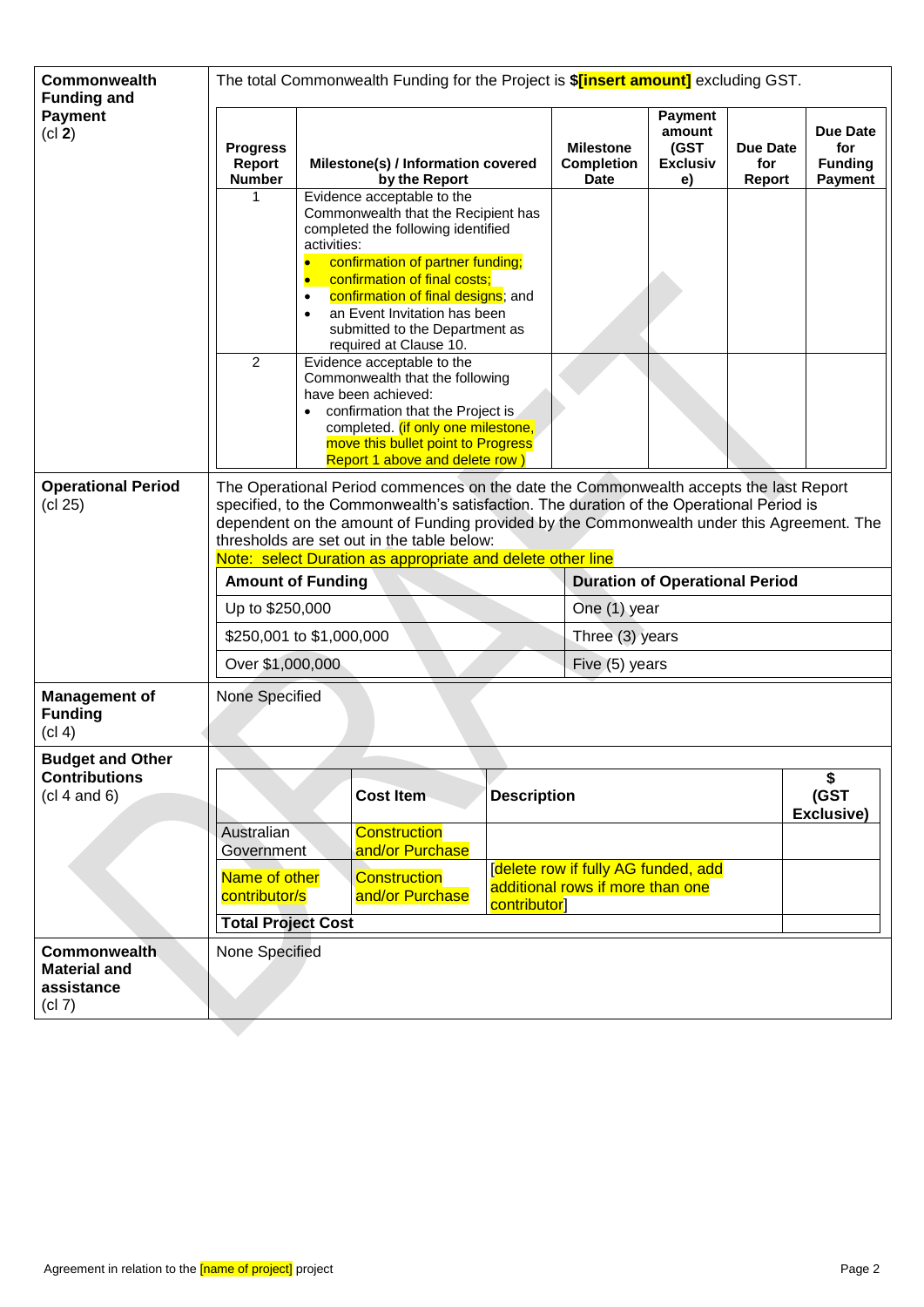| Acknowledgement<br>and Publicity<br>(cl 10) | The Recipient must agree to acknowledge that the project is supported by funding from the<br>Australian Government under the Community Development Grants Programme.                                                                                                                                                                                                                                                                                                                                                                                                                                                                                                                                                                                                                                                                                                                       |
|---------------------------------------------|--------------------------------------------------------------------------------------------------------------------------------------------------------------------------------------------------------------------------------------------------------------------------------------------------------------------------------------------------------------------------------------------------------------------------------------------------------------------------------------------------------------------------------------------------------------------------------------------------------------------------------------------------------------------------------------------------------------------------------------------------------------------------------------------------------------------------------------------------------------------------------------------|
|                                             | The Recipient must include the Commonwealth logo in all signage, publications and promotional<br>activities related to the Activity. The Recipient must not use the Commonwealth's logo without<br>the Commonwealth's approval. If the Commonwealth provides approval for the Recipient's use of<br>the Commonwealth's logo, the Recipient must use it in accordance with the Commonwealth's<br>branding guidelines (available on the Department of Infrastructure and Regional Development<br>website).                                                                                                                                                                                                                                                                                                                                                                                   |
|                                             | If the Recipient erects or maintains any signage in relation to the Project, the signage must be<br>approved by the Commonwealth prior to use and contain an acknowledgement of the Funding as<br>required under Clause 10 of this Agreement. Any signage must remain in place during the<br>Operational Period for the Project as specified in Clause 25. Signage for the Activity may be paid<br>from the Budget if approved by Us. Signage for any other part of the Project must be at the<br>Recipient's own cost. If a Federal, State or Local Government election is announced, the<br>Recipient must cover any sign that is displayed within 100 metres of a polling place with an<br>opaque (impenetrable to sight), durable and water repellent material from a period not less than<br>48 hours before the commencement of polling at that polling place until the polls close. |
|                                             | The Recipient must conduct an official opening of the completed Project unless otherwise agreed<br>by the Commonwealth.                                                                                                                                                                                                                                                                                                                                                                                                                                                                                                                                                                                                                                                                                                                                                                    |
|                                             | The recipient must, through the Commonwealth's contact officer:                                                                                                                                                                                                                                                                                                                                                                                                                                                                                                                                                                                                                                                                                                                                                                                                                            |
|                                             | Seek the Commonwealth's agreement for the date of official openings or any other official<br>$\bullet$<br>functions relating to the Project, providing to the Commonwealth with at least three options<br>for dates, at least 56 days prior to the first proposed date, for the official opening or<br>function;<br>Invite the Commonwealth's representative to officiate at any official opening or other<br>$\bullet$<br>official function relating to the Project; and                                                                                                                                                                                                                                                                                                                                                                                                                  |
|                                             | Clear all the signage, publications, promotional activities, publicity, announcements and<br>media releases relating to the Project, with at least 14 calendar days' notice, before<br>release.                                                                                                                                                                                                                                                                                                                                                                                                                                                                                                                                                                                                                                                                                            |
| <b>Reports</b><br>(cl 15)                   | The Commonwealth will provide a Progress Report for completion no later than the Milestone<br>Completion Date specified, unless otherwise requested by the Recipient.                                                                                                                                                                                                                                                                                                                                                                                                                                                                                                                                                                                                                                                                                                                      |
|                                             | The Recipient must provide the Commonwealth with the completed Progress Report (including<br>satisfactory evidence) by the Due Date for the Report specified.                                                                                                                                                                                                                                                                                                                                                                                                                                                                                                                                                                                                                                                                                                                              |
|                                             | Throughout the Term of this Agreement, the Commonwealth may require the Recipient to<br>provide ad-hoc reports.                                                                                                                                                                                                                                                                                                                                                                                                                                                                                                                                                                                                                                                                                                                                                                            |
| <b>Policies</b><br>(cl 22.1)                | None Specified                                                                                                                                                                                                                                                                                                                                                                                                                                                                                                                                                                                                                                                                                                                                                                                                                                                                             |
| <b>Applicable law</b><br>(cl 23)            | The Laws of the Australian Capital Territory apply to this Agreement.                                                                                                                                                                                                                                                                                                                                                                                                                                                                                                                                                                                                                                                                                                                                                                                                                      |
|                                             |                                                                                                                                                                                                                                                                                                                                                                                                                                                                                                                                                                                                                                                                                                                                                                                                                                                                                            |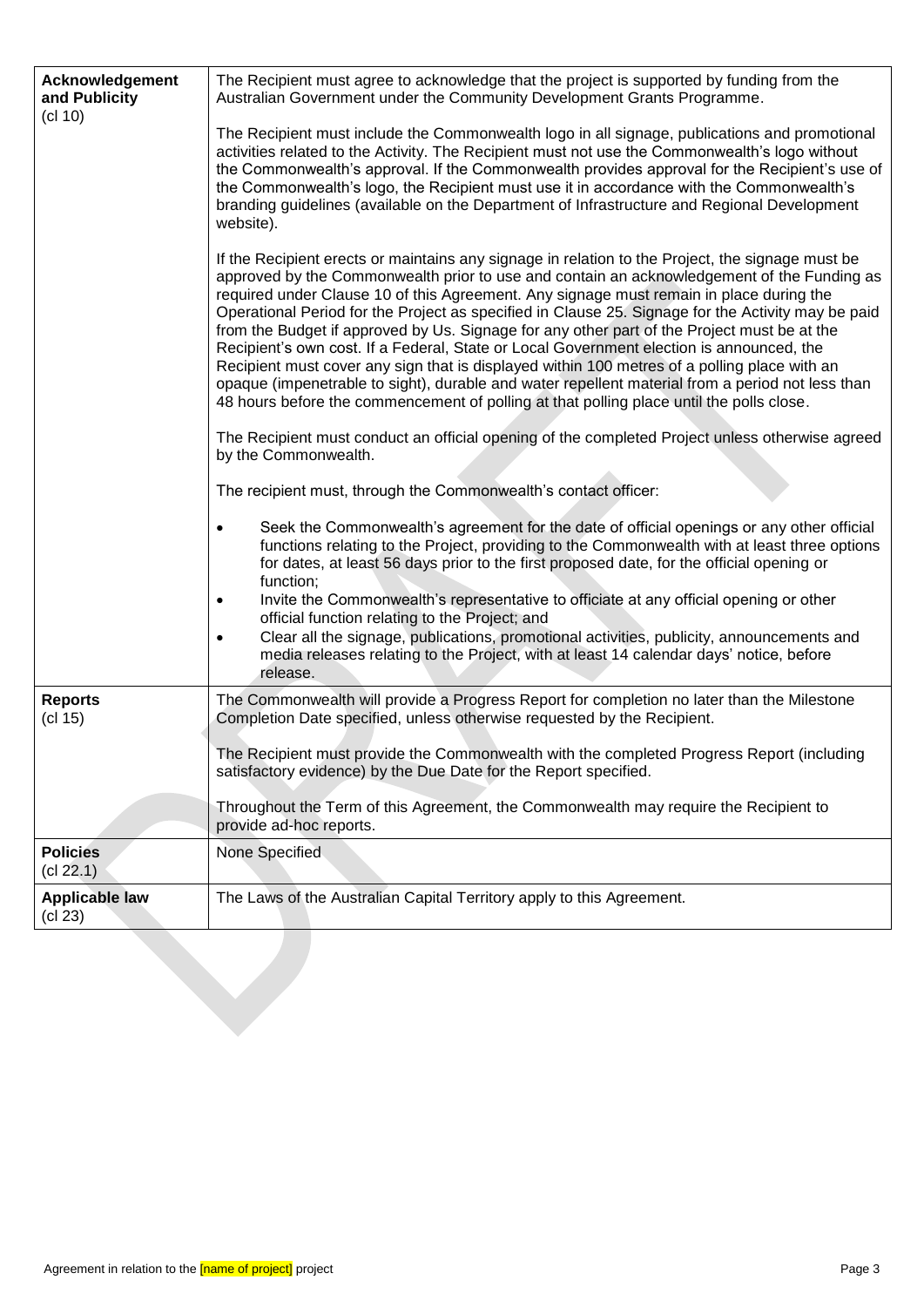SIGNED for and on behalf of the **COMMONWEALTH OF AUSTRALIA**, as represented by and acting through the **Department of Infrastructure, Transport, Cities and Regional Development**: ABN 86 267 354 017

Executed on behalf of [**INSERT RECIPIENT'S NAME HERE**], ABN [insert ABN here] or ACN [insert ACN here] who by signing warrants they are authorised to bind the [**name of Recipient**]

| Name<br>Program Manager<br>Regional Programs Branch | Name and Title<br>[grantee name] |
|-----------------------------------------------------|----------------------------------|
|                                                     |                                  |
| Signed                                              | Signed                           |
| In the presence of:                                 | In the presence of:              |
|                                                     |                                  |
| Name<br>Regional Programs Branch                    | Name of witness                  |
|                                                     |                                  |
| Signed                                              | Signed                           |
| Date:                                               | Date:                            |
|                                                     |                                  |
|                                                     |                                  |
|                                                     |                                  |
|                                                     |                                  |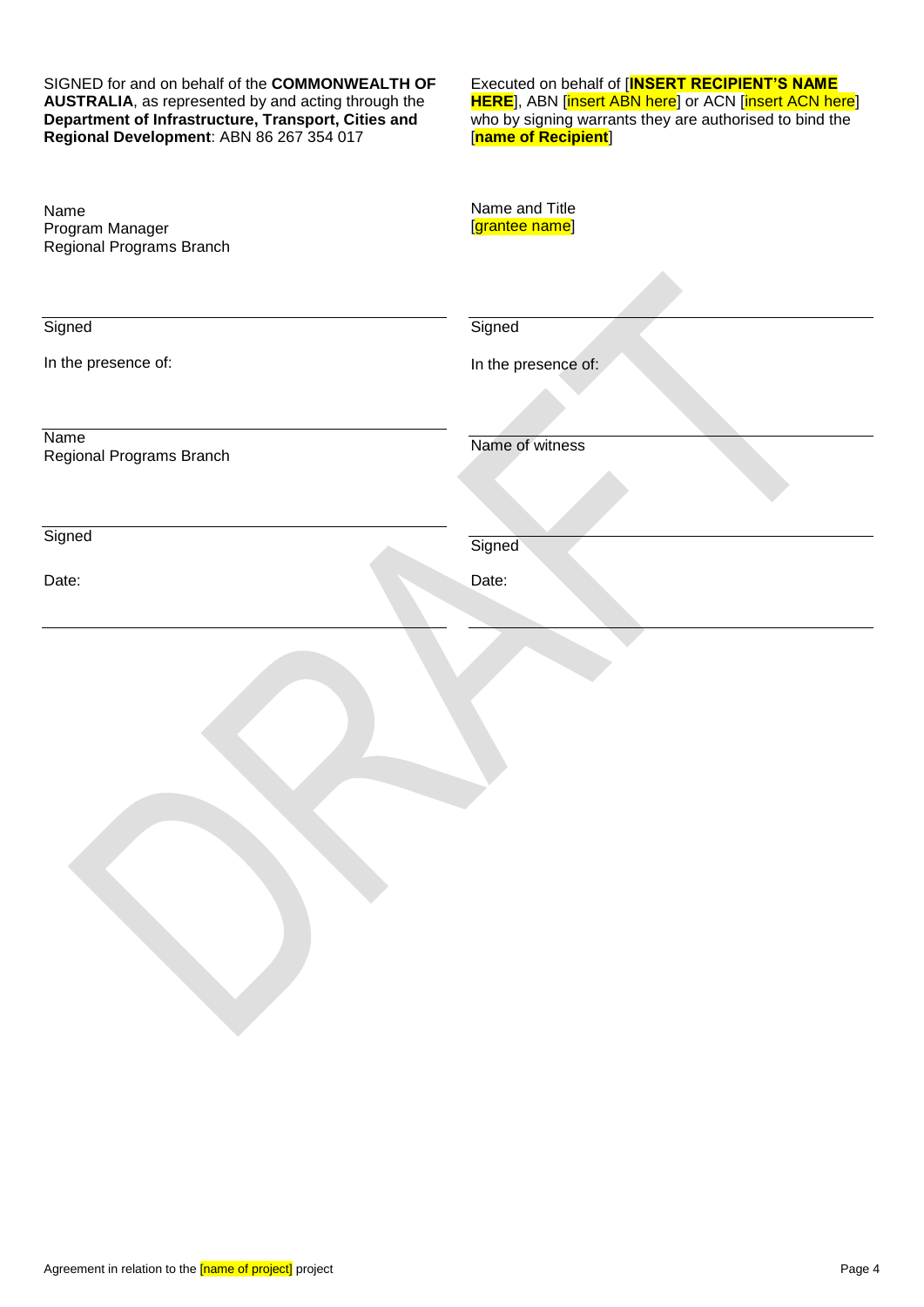#### **Standard Conditions of the Agreement**

### **1. Term and Conduct of the Project and Activity**

- 1.1. This Agreement commences on the Date of this Agreement and continues until the Completion Date, unless terminated earlier.
- <span id="page-4-0"></span>1.2. The Recipient agrees to carry out the Project and Activity diligently, efficiently, effectively and to a high standard, within the Activity Period and to comply with any Other Specific Requirements set out in the Agreement Details or otherwise in this Agreement.
- <span id="page-4-6"></span>1.3. The Recipient agrees to liaise with and provide information to the Commonwealth as reasonably notified by the Commonwealth and comply with all of the Commonwealth's reasonable requests, directions, or monitoring requirements.
- <span id="page-4-1"></span>1.4. The Recipient agrees that the Specified Personnel will perform work in relation to the Activity in accordance with this Agreement.

### <span id="page-4-2"></span>**2. Funding and Payment**

- 2.1. The Commonwealth agrees to pay the Funding to the Recipient at the times and in the manner specified in the Agreement Details, provided that sufficient funds are available for the Activity and that the Recipient has fully and properly complied with its obligations under this Agreement.
- 2.2. Without limiting the Commonwealth's rights, the Commonwealth may suspend any payment in whole or in part until the Recipient has performed its obligations under this Agreement.

## **3. Subcontracting**

- 3.1. The Recipient agrees not to subcontract the performance of any obligations under this Agreement without the Commonwealth's prior written approval.
- 3.2. The Recipient acknowledges, and must inform all subcontractors that, the Commonwealth may publicly disclose the names of any subcontractors engaged in the performance of the Activity. The Recipient agrees to make available to the Commonwealth (if requested) details of all subcontractors engaged in the performance of the Activity.
- 3.3. Notwithstanding any subcontracting, the Recipient remains fully responsible for the performance of the Recipient's obligations under this Agreement.

## <span id="page-4-3"></span>**4. Management of Funding**

### 4.1. The Recipient agrees to:

- a. spend the Funding only for the Project and Activity in accordance with this Agreement, including the Budget, if any;
- b. ensure that the Funding is held in an account in the Recipient's name and which the Recipient solely controls, with an authorised deposit-taking institution authorised under the *Banking Act 1959* (Cth) to carry on banking business in Australia;
- c. identify the receipt and expenditure of the Funding separately within the Recipient's accounts and records so that at all times the Funding is identifiable; and
- d. keep financial accounts and records relating to the Activity so as to enable all receipts and payments related to the Activity to be identified and reported in accordance with this Agreement.
- <span id="page-4-4"></span>4.2. If at any time during the term of this Agreement (including on the Completion Date):
	- a. there remains an amount of Funding that has not been spent or legally committed for expenditure in

accordance with the Agreement and the period in which that Funding was expected to be spent or legally committed has passed; or

<span id="page-4-5"></span>b. an amount of Funding has been spent in contravention of the Agreement,

the Commonwealth may (at its discretion and in addition to any other rights it may have) by notice in writing to the Recipient:

- c. require the Recipient to refund this amount to the Commonwealth within 20 Business Days (or other such period specified in the notice); or
- d. reduce any further payments of Funding to the Recipient (if applicable) by an amount up to this amount.
- 4.3. If clause [4.2.a](#page-4-4) applies, the Commonwealth may by notice in writing require the Recipient to otherwise deal with this amount in accordance with any conditions that the Commonwealth considers appropriate, including conditions relating to the ongoing use and expenditure by the Recipient of that amount for particular goals or objectives associated with the Activity.
- 4.4. The Recipient must immediately notify the Commonwealth in writing if any of the events in clause[s 4.2.a](#page-4-4) o[r 4.2.b](#page-4-5) occurs.
- 4.5. The Recipient agrees that any amount owed or payable to the Commonwealth or which the Commonwealth is entitled to recover from the Recipient under this Agreement, is a debt due by the Recipient without further proof of the debt by the Commonwealth being necessary. Such payment is without prejudice to any other rights available to the Commonwealth under the Agreement, under statute, at law or in equity.

## **5. Taxes and charges**

- 5.1. Unless otherwise indicated, the Recipient agrees to pay all taxes, duties and government charges imposed or levied in Australia or overseas in connection with the performance of this Agreement.
- 5.2. Unless otherwise indicated, any consideration for a supply made under this Agreement is exclusive of any GST.
- 5.3. If one party (the supplier) makes a taxable supply to the other party (the recipient) under this Agreement, on receipt of a tax invoice from the supplier, the recipient will pay without setoff an additional amount to the supplier equal to the GST imposed on the supply in question.
- 5.4. No party may claim or retain from the other party any amount in relation to a supply made under this Agreement for which the first party can obtain an input tax credit or decreasing adjustment.

## **6. Other Contributions**

- 6.1. The Recipient must before the first payment for the Project provide to the Commonwealth satisfactory written evidence that confirms the Other Contributions identified the Agreement Details, including the amounts to be provided, the due dates for each of these amounts and the terms and conditions of the provision of the Other Contributions.
- 6.2. Reserved.
- 6.3. If the Recipient does not provide the Recipient Contributions or obtain the Other Contributions (if any) as required in the Agreement Details, in time to enable completion of the Activity, then the Commonwealth may:
	- a. suspend payment of the Funding or an instalment of the Funding (as the case may be) until the Recipient Contributions are provided and/or the Other Contributions are obtained; or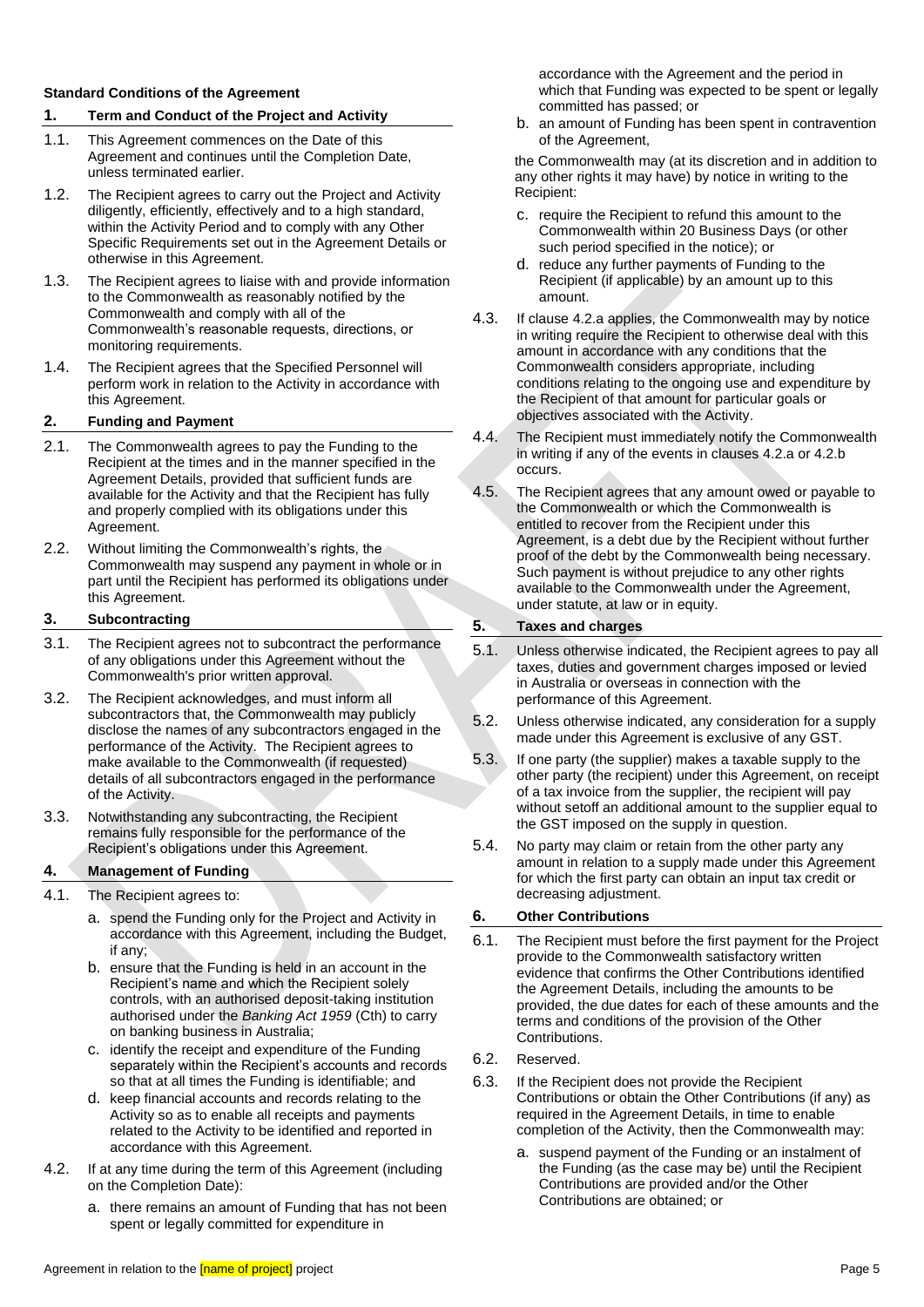b. terminate this Agreement in accordance with clause [13.](#page-5-2)

### <span id="page-5-0"></span>**7. Commonwealth Material**

- 7.1. The Commonwealth agrees to provide Commonwealth Material and assistance to the Recipient as specified in the Agreement Details.
- 7.2. Nothing in this Agreement affects the ownership of Commonwealth Material.
- 7.3. The Commonwealth grants the Recipient a licence to use the Intellectual Property in the Commonwealth Material for the sole purpose of performing the Activity in accordance with this Agreement.

### <span id="page-5-3"></span>**8. Intellectual Property**

- <span id="page-5-4"></span>8.1. Subject to this clause [8,](#page-5-3) Intellectual Property in all Activity Material vests or will vest in the Recipient.
- 8.2. Clause [8.1](#page-5-4) does not affect:
	- a. the position between the Recipient and a third party; or
	- b. the ownership of Intellectual Property in any material in existence on the date this Agreement is made.
- 8.3. The Recipient grants to (or will procure for) the Commonwealth a perpetual, irrevocable, royalty-free, world-wide, non-exclusive licence (including a right of sublicence) to use, reproduce, adapt, modify, perform, distribute, communicate and exploit Intellectual Property Rights in the Activity Material for any purpose and a right to licence any Intellectual Property to the public under an open access licence (including a Creative Commons Attribution licence).

## <span id="page-5-6"></span>**9. Privacy**

- <span id="page-5-5"></span>9.1. The Recipient agrees to comply and ensure that its officers, employees, agents and subcontractors comply with the *Privacy Act 1988* (Cth) and do (or refrain from doing) anything required to ensure that the Commonwealth is able to comply with its obligations under that Act. The Recipient will immediately notify the Commonwealth if the Recipient becomes aware of a breach or possible breach of any of its obligations under this claus[e 9.1](#page-5-5)
- 9.2. The provisions of this clause [9](#page-5-6) survive termination or expiration of this Agreement.

### **10. Acknowledgement and publicity**

10.1. The Recipient agrees, in any publicity in relation to the Funding, to acknowledge the financial or other support the Recipient has received from the Australian Government, in the manner approved by the Commonwealth.

## <span id="page-5-7"></span>**11. Indemnity**

- 11.1. The Recipient indemnifies (and agrees to keep indemnified) the Commonwealth against any:
	- a. cost or liability incurred by the Commonwealth or the Commonwealth's Personnel;
	- b. loss of or damage to property of the Commonwealth; or
	- c. loss or expense incurred by the Commonwealth in dealing with any claim against it, including legal costs and expenses on a solicitor/own client basis and the cost of time spent, resources used, or disbursements paid by the Commonwealth,

arising from:

- d. a breach by the Recipient of the Agreement; and
- e. an act or omission by the Recipient or the Recipient's Personnel, in connection with this Agreement, where there was fault on the part of the person whose conduct gave rise to that cost, liability, loss, damage, or expense.
- 11.2. The Recipient's liability to indemnify the Commonwealth under this claus[e 11](#page-5-7) will be reduced proportionally to the extent that any act or omission involving fault on the part of the Commonwealth or its Personnel contributed to the relevant cost, liability, loss, damage or expense.
- 11.3. In this clause [11,](#page-5-7) 'fault' means any negligent or unlawful act or omission or wilful misconduct.

## **12. Termination for convenience**

- <span id="page-5-8"></span>12.1. The Commonwealth may by notice, at any time and in its absolute discretion, terminate this Agreement or reduce the scope of the Agreement immediately.
- <span id="page-5-9"></span>12.2. In the event of termination under claus[e 12.1,](#page-5-8) the Commonwealth will be liable only:
	- a. for payments due and owing to the Recipient under the payment provisions of the Agreement as at the date of the notice; and
	- b. to reimburse any reasonable costs incurred by the Recipient and directly attributable to the termination of the Agreement or reduction in scope of the Agreement,

<span id="page-5-10"></span>but will not be liable to pay amounts under clause [12.2.a](#page-5-9) and [12.2.b](#page-5-10) which would, added to any payments already paid to the Recipient under this Agreement, together exceed the Funding set out in the Agreement Details.

12.3. In the event of a reduction in the scope of the Agreement under clause [12.1,](#page-5-8) the Commonwealth's liability to pay any part of the Funding will reduce in accordance with the reduction in the Activity.

## <span id="page-5-2"></span>**13. Termination for fault**

13.1. If the Recipient fails to fulfil, or is in breach of any of its obligations under this Agreement, the Commonwealth may by notice terminate this Agreement immediately.

### <span id="page-5-12"></span>**14. Records**

- <span id="page-5-11"></span>14.1. The Recipient must create and maintain full and accurate accounts and records of the conduct of the Activity.
- 14.2. The Recipient agrees to retain the records and accounts referred to in clause [14.1](#page-5-11) and retain them for a period of no less than 7 years after the end of the Activity Period.

### <span id="page-5-1"></span>**15. Reports**

- 15.1. The Recipient agrees to provide the Commonwealth with Reports at the times, in the manner and containing the information specified in the Agreement Details.
- 15.2. Throughout the Activity Period, the Commonwealth may require the Recipient to provide ad hoc Reports within the timeframe notified by the Commonwealth.

## <span id="page-5-13"></span>**16. Audit and access**

16.1. The Recipient agrees to give the Commonwealth, or any persons authorised in writing by the Commonwealth (including the Auditor-General and the Privacy Commissioner), access to premises where the Activity is being performed and to permit those persons to inspect and take copies of any material relevant to the Activity.

## <span id="page-5-14"></span>**17. Insurance**

17.1. The Recipient will effect and maintain insurance policies of the types and with the amounts of cover that a prudent operator in the Recipient's industry would consider normal and adequate including when carrying out activities of the kind performed by the Recipient pursuant to this Agreement.

### **18. Conflict of interest**

18.1. The Recipient warrants that, at the date of entering into this Agreement, no conflict of interest exists or is likely to arise in the performance of the Activity.